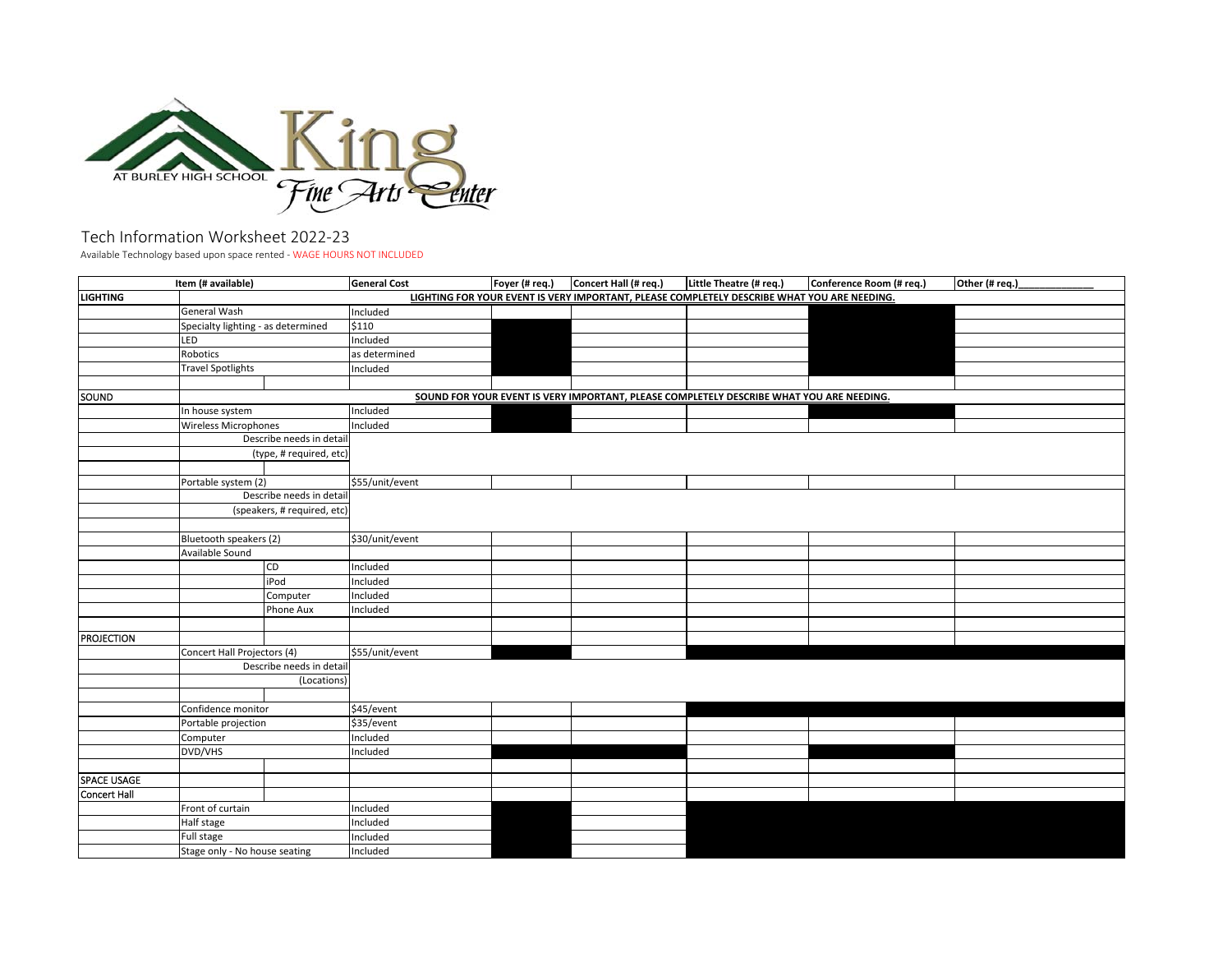| Item (# available)    |                                        |                        | <b>General Cost</b>        | Foyer (# req.) | Concert Hall (# req.) | Little Theatre (# req.) | Conference Room (# req.) | Other (# req.) |
|-----------------------|----------------------------------------|------------------------|----------------------------|----------------|-----------------------|-------------------------|--------------------------|----------------|
| SPACE USAGE (CONT.)   |                                        |                        |                            |                |                       |                         |                          |                |
| Concert Hall (cont.)  |                                        |                        |                            |                |                       |                         |                          |                |
|                       | Wings for set/props                    |                        | Included                   |                |                       |                         |                          |                |
|                       | Scene Shop                             |                        | \$55/no tools; \$220/tools |                |                       |                         |                          |                |
|                       | Other                                  |                        |                            |                |                       |                         |                          |                |
|                       |                                        |                        |                            |                |                       |                         |                          |                |
| <b>Little Theatre</b> |                                        |                        | Separate rental req.       |                |                       |                         |                          |                |
| <b>KFAC Foyer</b>     |                                        |                        | included where appropriate |                |                       |                         |                          |                |
| Conference Room       |                                        |                        | included where appropriate |                |                       |                         |                          |                |
| <b>BHS Music Room</b> |                                        |                        | included where appropriate |                |                       |                         |                          |                |
|                       |                                        |                        |                            |                |                       |                         |                          |                |
| <b>Dressing Rooms</b> |                                        |                        |                            |                |                       |                         |                          |                |
|                       | Green Rooms                            |                        | included where appropriate |                |                       |                         |                          |                |
|                       | Small Group (2)                        |                        | included where appropriate |                |                       |                         |                          |                |
|                       | Single "Star" (2)                      |                        | included where appropriate |                |                       |                         |                          |                |
|                       |                                        |                        |                            |                |                       |                         |                          |                |
|                       | Cafeteria, if available                |                        | included where appropriate |                |                       |                         |                          |                |
|                       | Additional dressing space (classrooms) |                        | \$55/room/event            |                |                       |                         |                          |                |
|                       |                                        |                        |                            |                |                       |                         |                          |                |
| Other Equipment       |                                        |                        |                            |                |                       |                         |                          |                |
|                       | Piano                                  |                        |                            |                |                       |                         |                          |                |
|                       |                                        |                        | 6ft Lester \$30/event      |                |                       |                         |                          |                |
|                       | 6ft Pramberger \$55/event              |                        |                            |                |                       |                         |                          |                |
|                       | 9ft Steinway \$80/event                |                        |                            |                |                       |                         |                          |                |
|                       |                                        |                        | Upright \$25/event         |                |                       |                         |                          |                |
|                       |                                        |                        | Digital \$25/event         |                |                       |                         |                          |                |
|                       | Organ                                  |                        | \$55/event                 |                |                       |                         |                          |                |
|                       | Percussion Equipment                   |                        |                            |                |                       |                         |                          |                |
|                       | *Group must contact Band director      |                        |                            |                |                       |                         |                          |                |
|                       | Choral Risers (5)                      |                        | Included                   |                |                       |                         |                          |                |
|                       | <b>Music Stands</b>                    |                        | Included                   |                |                       |                         |                          |                |
|                       | Director's Podium                      |                        | Included                   |                |                       |                         |                          |                |
|                       | Chairs                                 |                        | Included                   |                |                       |                         |                          |                |
|                       | <b>Platform Risers</b>                 |                        | Included                   |                |                       |                         |                          |                |
|                       | Describe needs in detai                |                        |                            |                |                       |                         |                          |                |
|                       |                                        |                        |                            |                |                       |                         |                          |                |
|                       |                                        |                        |                            |                |                       |                         |                          |                |
|                       | Scrim, Cyc, other specialty curtains   |                        | \$110/unit/event           |                |                       |                         |                          |                |
|                       | Overhead Shell (2)                     |                        | Included                   |                |                       |                         |                          |                |
|                       | Custom Backdrops<br>Speaker Podium     |                        | \$110/unit/event           |                |                       |                         |                          |                |
|                       |                                        |                        |                            |                |                       |                         |                          |                |
|                       |                                        |                        | Large Included             |                |                       |                         |                          |                |
|                       |                                        |                        | Small Included             |                |                       |                         |                          |                |
|                       | Tables                                 |                        |                            |                |                       |                         |                          |                |
|                       |                                        | Rectangle (5) Included |                            |                |                       |                         |                          |                |
|                       |                                        | Round (4) Included     |                            |                |                       |                         |                          |                |
|                       | Steam Geysers (2)                      |                        | \$55/machine/event         |                |                       |                         |                          |                |
|                       | Low Smoke - Chilled (3)                |                        | \$55/machine/event         |                |                       |                         |                          |                |
|                       | CO2 Blaster (1)                        |                        | \$55/machine/event         |                |                       |                         |                          |                |
|                       | Laser starfield (2)                    |                        | \$55/machine/event         |                |                       |                         |                          |                |
|                       |                                        |                        |                            |                |                       |                         |                          |                |
| Live-Streaming        |                                        |                        |                            |                |                       |                         |                          |                |
|                       | Cameras (2)                            |                        | \$55/unit/event            |                |                       |                         |                          |                |
|                       |                                        |                        |                            |                |                       |                         |                          |                |